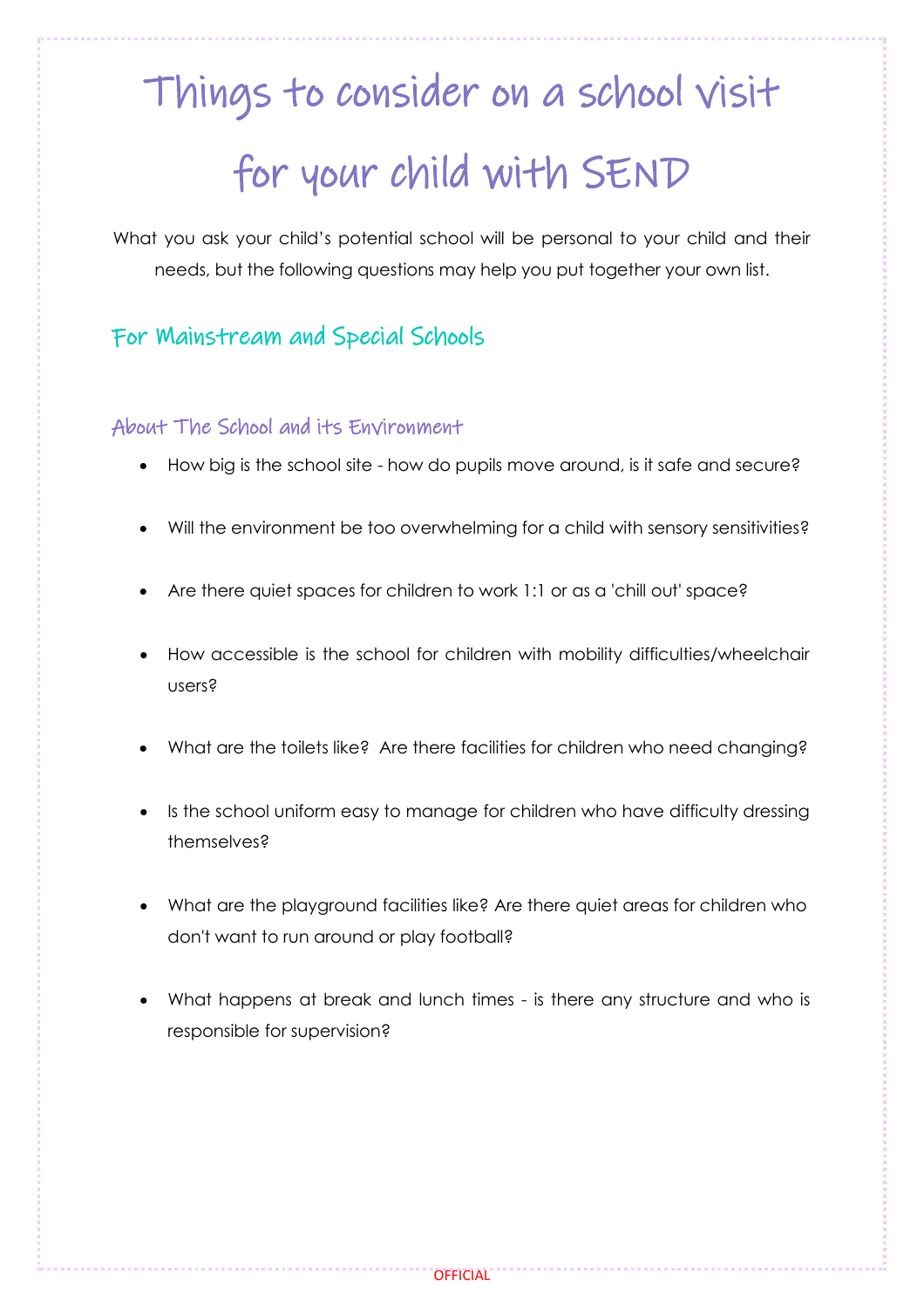### About Learning and the Curriculum

- How are classes arranged? Is it strictly by age?
- For younger children is there a particular pattern to the school day/week?
- How does the school use teaching assistants? How are class teachers involved if a child has one-to-one support?
- Is support given within the classroom or by taking children out for one-to-one or small group work?
- What experience does the school have of children with similar needs to my child?
- How are children supported to take part in PE and swimming and on school trips?

#### About Social Support and Communication

- How does the school help new children settle in and make friends?
- Ask to see the anti-bullying policy. How does the school prevent bullying and what action do they take if it happens?
- How does the school manage behaviour linked to a child's disability? Are all children expected to follow the rules or does the school make adjustments for individual pupils where needed?
- How does the school communicate with parents? Is there a home/school communication book? Are parents able to have a regular catch up with the teacher?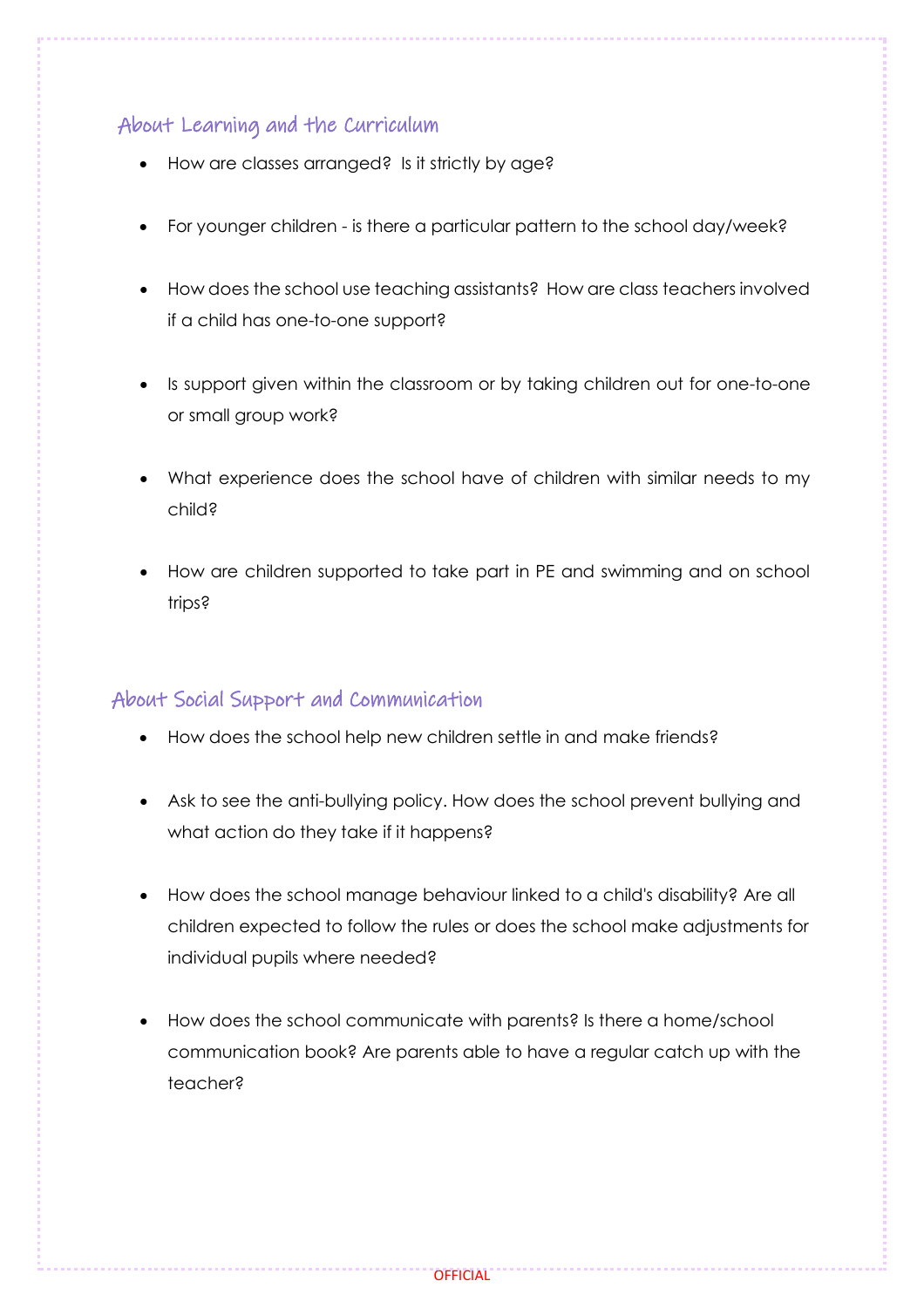# For Special Schools

*If you are looking at special schools for your child, you also may want to ask thesequestions.*

- What areas of need does the school cater for is there a suitable peer group for my child?
- Do staff have qualifications and / or experience in teaching children with my child's particular needs?
- Therapies are there therapists on site? Are therapies delivered on an individual or group basis? Is this by therapists or therapy assistants? How is the therapy integrated into the curriculum? Are these sessions often weekly or for a set time or given as written in my child's EHCP?
- What kind of medical support is available? If this is on site, will it be administeredby a qualified practitioner or by a trained assistant? If my child uses specialist equipment, will the staff be trained to use the equipment correctly?
- What alternative communication methods are used, for example Makaton/PECS? Are staff trained in these? Is assistive technology available forchildren who need it?
- Does the school have specialist facilities, such as a hydrotherapy pool or sensory room?
- How does the school manage behaviour? If they use physical restraint, what is the policy for this?
- Are there links with mainstream schools or colleges?
- If the special school requires transportation from home, your

#### **OFFICIAL**